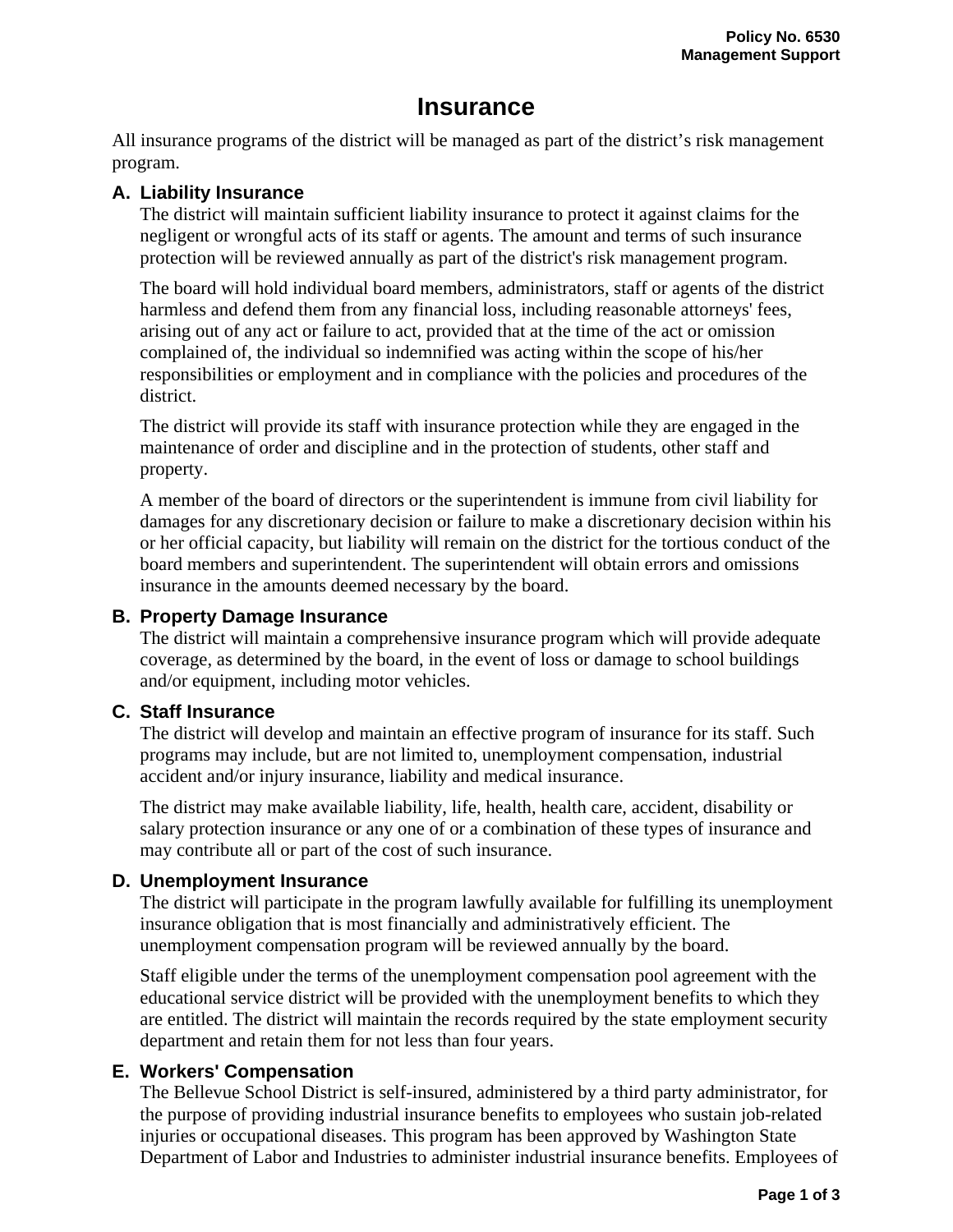a self-insured business have the same rights and responsibilities as other workers insured through the State of Washington, Employees are protected in two ways:

- 1. Medical costs resulting from job-related injuries or diseases are paid under the claim; and
- 2. Injured employees are paid a partial wage replacement while off work due to a jobrelated injury or disease under the claim when certified off work by their doctor.

When an employee is injured on the job and is unable to perform his or her duties as a result of an on-the-job injury or occupational disease and certified off work by a doctor, the employee may elect to use leave as follows (provided the employer does not elect to keep the employee on full salary through means other than use of accrued leave):

- 1. Choose unpaid leave, thus receiving only his or her entitled temporary total disability (TTD) benefits, or
- 2. Elect to use a full day of accumulated leave (sick, annual or other similar benefit) in addition to their entitled TTD benefits, or
- 3. Elect to use a proportionate share of accumulated leave to make up the difference between the workers' compensation payments and the employee's regular pay at the time of injury.

The superintendent or designee will develop procedures to assure the legal administration of workers' compensation benefits.

#### **F. Medical Insurance**

Medical plans are offered in the district on a payroll deduction plan. Staff may select from among those plans which are made available by the district's approval. The district will make a contribution toward approved insurance premiums for each full-time staff member each month in an amount which is determined each year. The district may provide prorated contributions toward premiums for less than full-time staff.

When a staff member is on leave and the staff member's accumulated paid leave has been exhausted, the district will notify the staff member that the medical insurance benefits are exhausted and the premium is due. The district will accept the premium from the staff member and remit it to the carrier each month during the term of an approved leave of absence.

In compliance with COBRA (Consolidated Omnibus Budget Reconciliation Act), the district will offer continuing health care coverage on a self-pay basis to staff members and their dependents following termination (for reasons other than gross misconduct), a reduction in hours, retirement, death, or loss of coverage eligibility to the dependent. These health benefits will be identical to the coverages offered to full-time staff members.. The full policy premium plus a 2% administration fee will be paid by the staff member or the beneficiary to the district.

| <b>Cross Reference:</b> | Board Policy 2151 | <b>Interscholastic Activities</b>    |
|-------------------------|-------------------|--------------------------------------|
|                         | Board Policy 5401 | Sick Leave                           |
|                         | Board Policy 6500 | <b>Risk Management</b>               |
|                         | Board Policy 6535 | <b>Student Insurance</b>             |
|                         | Board Policy 6540 | School District's Responsibility for |
|                         |                   | <b>Privately Owned Property</b>      |